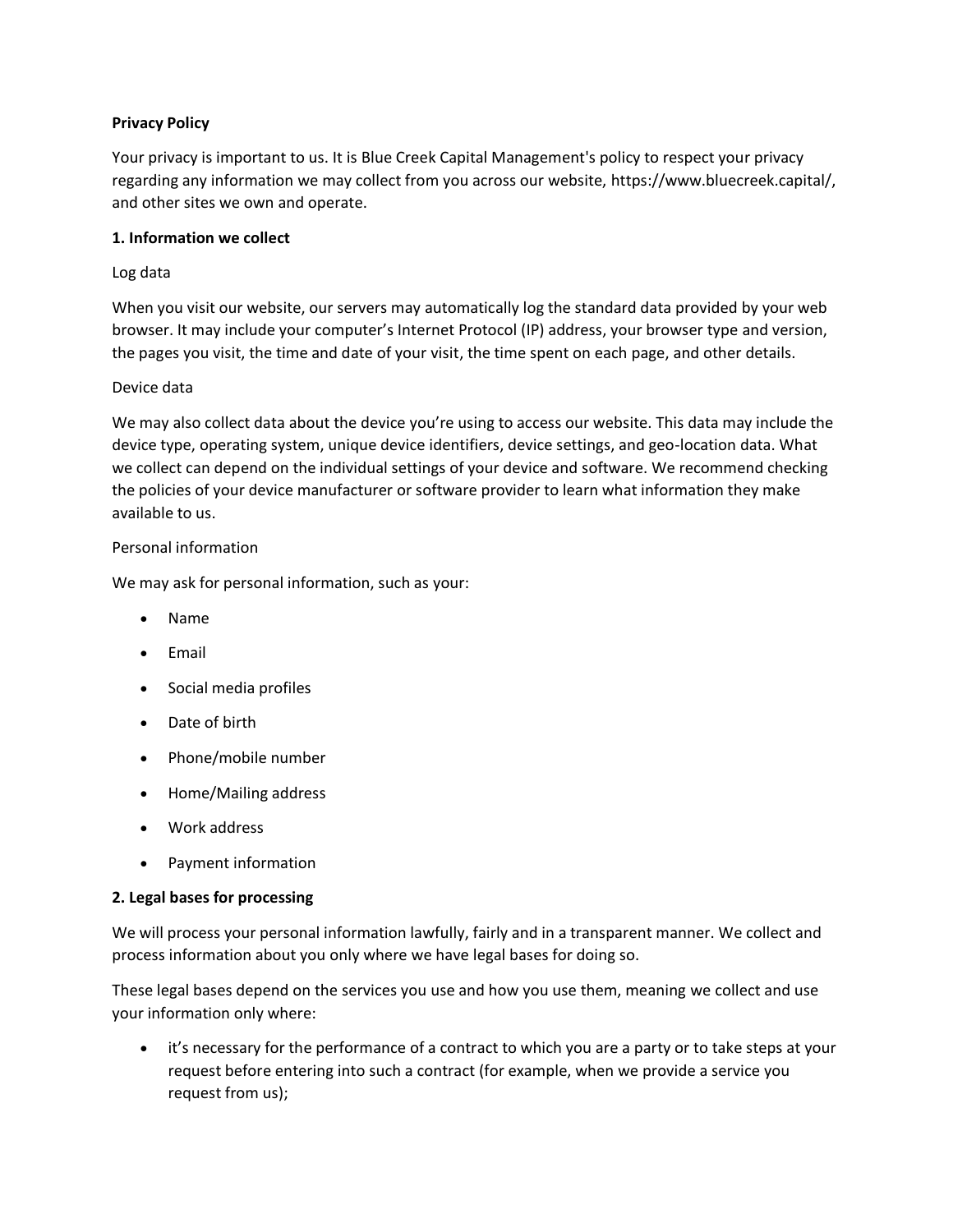- it satisfies a legitimate interest (which is not overridden by your data protection interests), such as for research and development, to market and promote our services, and to protect our legal rights and interests;
- you give us consent to do so for a specific purpose (for example, you might consent to us sending you our newsletter); or
- we need to process your data to comply with a legal obligation.

Where you consent to our use of information about you for a specific purpose, you have the right to change your mind at any time (but this will not affect any processing that has already taken place).

We don't keep personal information for longer than is necessary. While we retain this information, we will protect it within commercially acceptable means to prevent loss and theft, as well as unauthorised access, disclosure, copying, use or modification. That said, we advise that no method of electronic transmission or storage is 100% secure and cannot guarantee absolute data security. If necessary, we may retain your personal information for our compliance with a legal obligation or in order to protect your vital interests or the vital interests of another natural person.

# **3. Collection and use of information**

We may collect, hold, use and disclose information for the following purposes and personal information will not be further processed in a manner that is incompatible with these purposes:

- to enable you to customise or personalise your experience of our website;
- to enable you to access and use our website, associated applications and associated social media platforms;
- to contact and communicate with you;
- for internal record keeping and administrative purposes;
- for analytics, market research and business development, including to operate and improve our website, associated applications and associated social media platforms;
- to run competitions and/or offer additional benefits to you;
- for advertising and marketing, including to send you promotional information about our products and services and information about third parties that we consider may be of interest to you;
- to comply with our legal obligations and resolve any disputes that we may have; and
- to consider your employment application.

### **4. Disclosure of personal information to third parties**

We may disclose personal information to:

• third party service providers for the purpose of enabling them to provide their services, including (without limitation) IT service providers, data storage, hosting and server providers, ad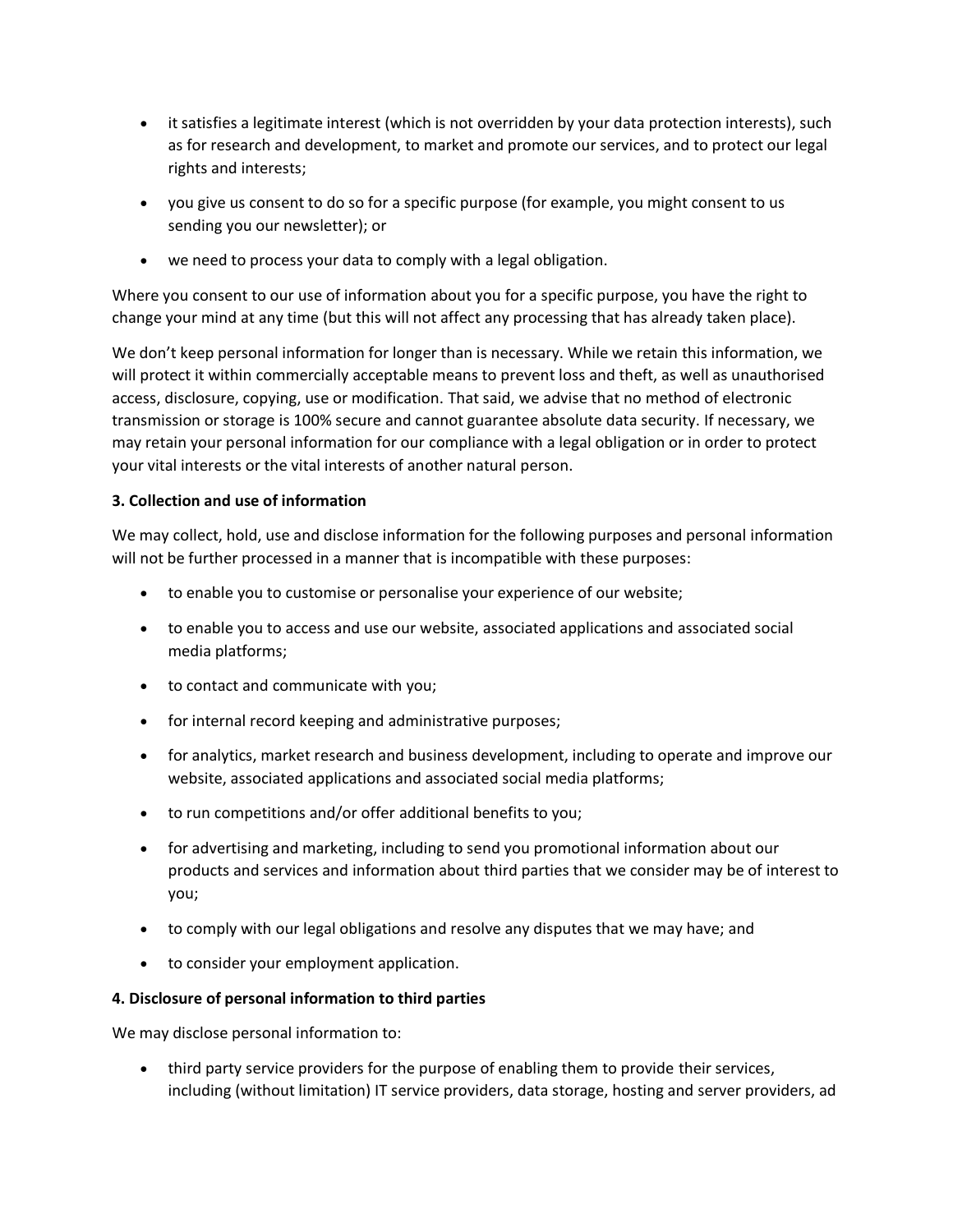networks, analytics, error loggers, debt collectors, maintenance or problem-solving providers, marketing or advertising providers, professional advisors and payment systems operators;

- our employees, contractors and/or related entities (specifically Blue Line Futures);
- sponsors or promoters of any competition we run;
- credit reporting agencies, courts, tribunals and regulatory authorities, in the event you fail to pay for goods or services we have provided to you;
- courts, tribunals, regulatory authorities and law enforcement officers, as required by law, in connection with any actual or prospective legal proceedings, or in order to establish, exercise or defend our legal rights;
- third parties, including agents or sub-contractors, who assist us in providing information, products, services or direct marketing to you; and
- third parties to collect and process data.

# **5. International transfers of personal information**

The personal information we collect is stored and processed in United States, or where we or our partners, affiliates and third-party providers maintain facilities. By providing us with your personal information, you consent to the disclosure to these overseas third parties.

We will ensure that any transfer of personal information from countries in the European Economic Area (EEA) to countries outside the EEA will be protected by appropriate safeguards, for example by using standard data protection clauses approved by the European Commission, or the use of binding corporate rules or other legally accepted means.

Where we transfer personal information from a non-EEA country to another country, you acknowledge that third parties in other jurisdictions may not be subject to similar data protection laws to the ones in our jurisdiction. There are risks if any such third party engages in any act or practice that would contravene the data privacy laws in our jurisdiction and this might mean that you will not be able to seek redress under our jurisdiction's privacy laws.

# **6. Your rights and controlling your personal information**

Choice and consent: By providing personal information to us, you consent to us collecting, holding, using and disclosing your personal information in accordance with this privacy policy. If you are under 16 years of age, you must have, and warrant to the extent permitted by law to us, that you have your parent or legal guardian's permission to access and use the website and they (your parents or guardian) have consented to you providing us with your personal information. You do not have to provide personal information to us, however, if you do not, it may affect your use of this website or the products and/or services offered on or through it.

Information from third parties: If we receive personal information about you from a third party, we will protect it as set out in this privacy policy. If you are a third party providing personal information about somebody else, you represent and warrant that you have such person's consent to provide the personal information to us.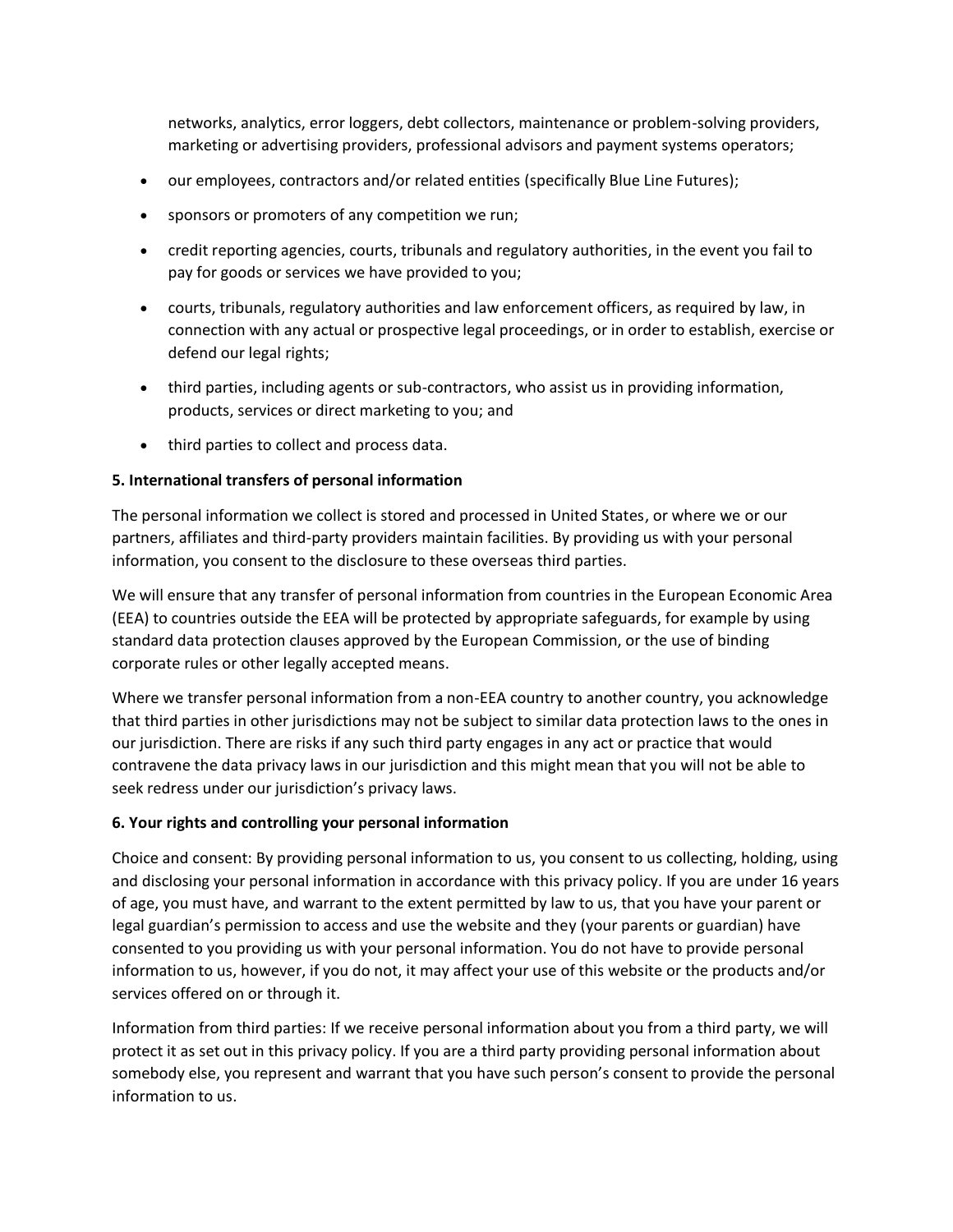Restrict: You may choose to restrict the collection or use of your personal information. If you have previously agreed to us using your personal information for direct marketing purposes, you may change your mind at any time by contacting us using the details below. If you ask us to restrict or limit how we process your personal information, we will let you know how the restriction affects your use of our website or products and services.

Access and data portability: You may request details of the personal information that we hold about you. You may request a copy of the personal information we hold about you. Where possible, we will provide this information in CSV format or other easily readable machine format. You may request that we erase the personal information we hold about you at any time. You may also request that we transfer this personal information to another third party.

Correction: If you believe that any information we hold about you is inaccurate, out of date, incomplete, irrelevant or misleading, please contact us using the details below. We will take reasonable steps to correct any information found to be inaccurate, incomplete, misleading or out of date.

Notification of data breaches: We will comply laws applicable to us in respect of any data breach.

Complaints: If you believe that we have breached a relevant data protection law and wish to make a complaint, please contact us using the details below and provide us with full details of the alleged breach. We will promptly investigate your complaint and respond to you, in writing, setting out the outcome of our investigation and the steps we will take to deal with your complaint. You also have the right to contact a regulatory body or data protection authority in relation to your complaint.

Unsubscribe: To unsubscribe from our e-mail database or opt-out of communications (including marketing communications), please contact us using the details below or opt-out using the opt-out facilities provided in the communication.

# **7. Cookies**

We use "cookies" to collect information about you and your activity across our site. A cookie is a small piece of data that our website stores on your computer, and accesses each time you visit, so we can understand how you use our site. This helps us serve you content based on preferences you have specified. Please refer to our Cookie Policy for more information.

### **8. Business transfers**

If we or our assets are acquired, or in the unlikely event that we go out of business or enter bankruptcy, we would include data among the assets transferred to any parties who acquire us. You acknowledge that such transfers may occur, and that any parties who acquire us may continue to use your personal information according to this policy.

### **9. Limits of our policy**

Our website may link to external sites that are not operated by us. Please be aware that we have no control over the content and policies of those sites, and cannot accept responsibility or liability for their respective privacy practices.

### **10. Changes to this policy**